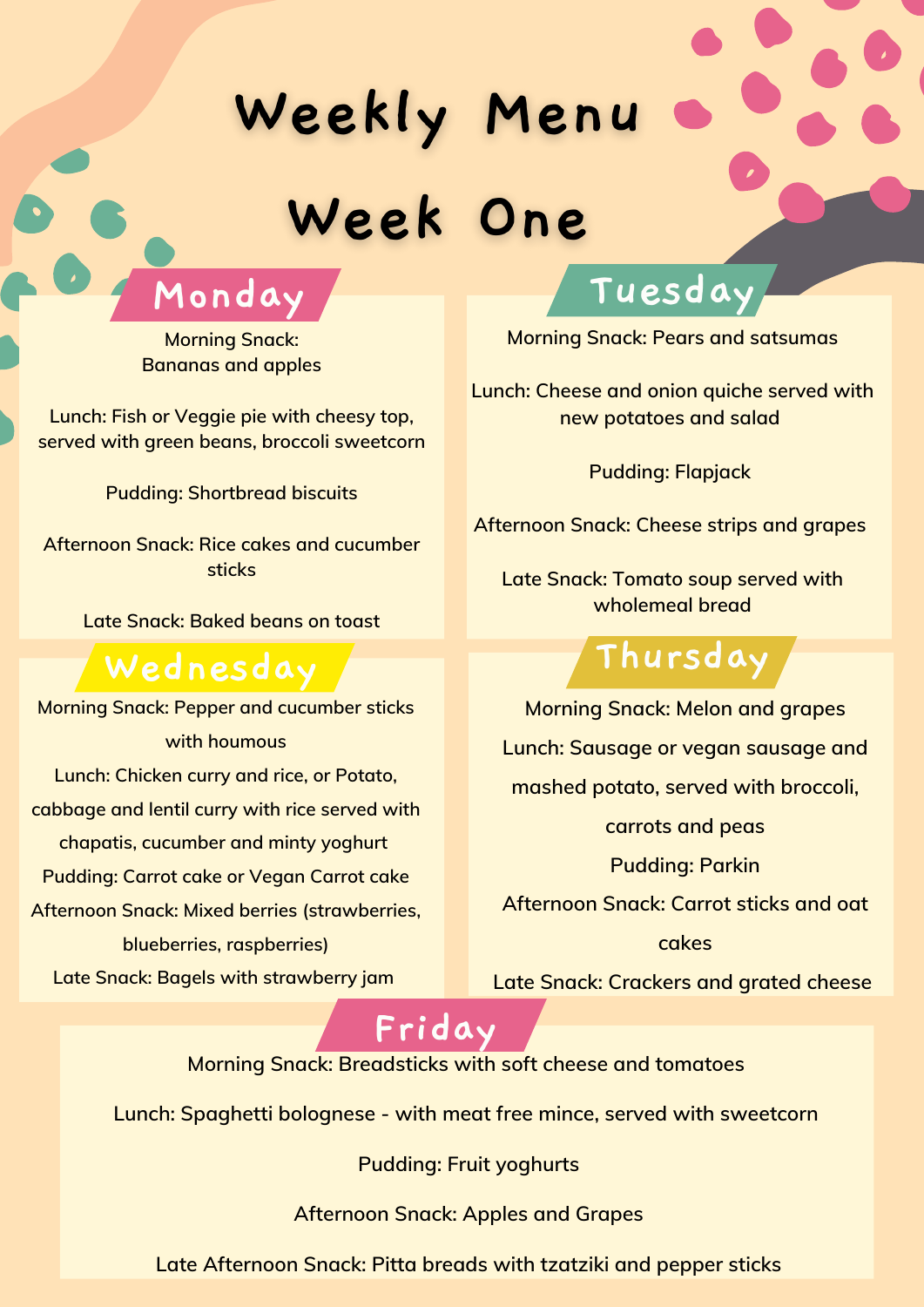### **Wednesday Thursday**



## Weekly Menu Week Two



**Morning Snack: Cheese slices and grapes**

**Lunch: Jacket potatoes with a choice of tuna, cheese and beans**

**Pudding: Treacle sponge and custard**

**Afternoon Snack: Apples and oranges**

**Late Snack: Fruit bread with soft cheese spread**

**Morning Snack: Mixed berries (strawberries, blueberries, raspberries) Lunch: Chilli con carne or mixed bean chilli with rice served with sweetcorn Pudding: Banana and Greek yoghurt Afternoon Snack: Breadsticks with soft cheese and cherry tomatoes Late Snack: Fish fingers and baked beans**

**Morning Snack: Satsumas and grapes Lunch: Vegetable pasta bake served with corn on the cob Pudding: Ice cream (dairy free ice cream) and wafer Afternoon Snack: Carrot sticks and oat cakes**

**Late Snack: Crumpets with marmalade**

**Morning Snack: Rice cakes and hummus**

**Lunch: Chicken or mixed bean casserole with dumplings**

**Pudding: Banana bread**

**Afternoon Snack: Pears and apples**

**Late Afternoon Snack: Turkey, ham or cheese sandwiches**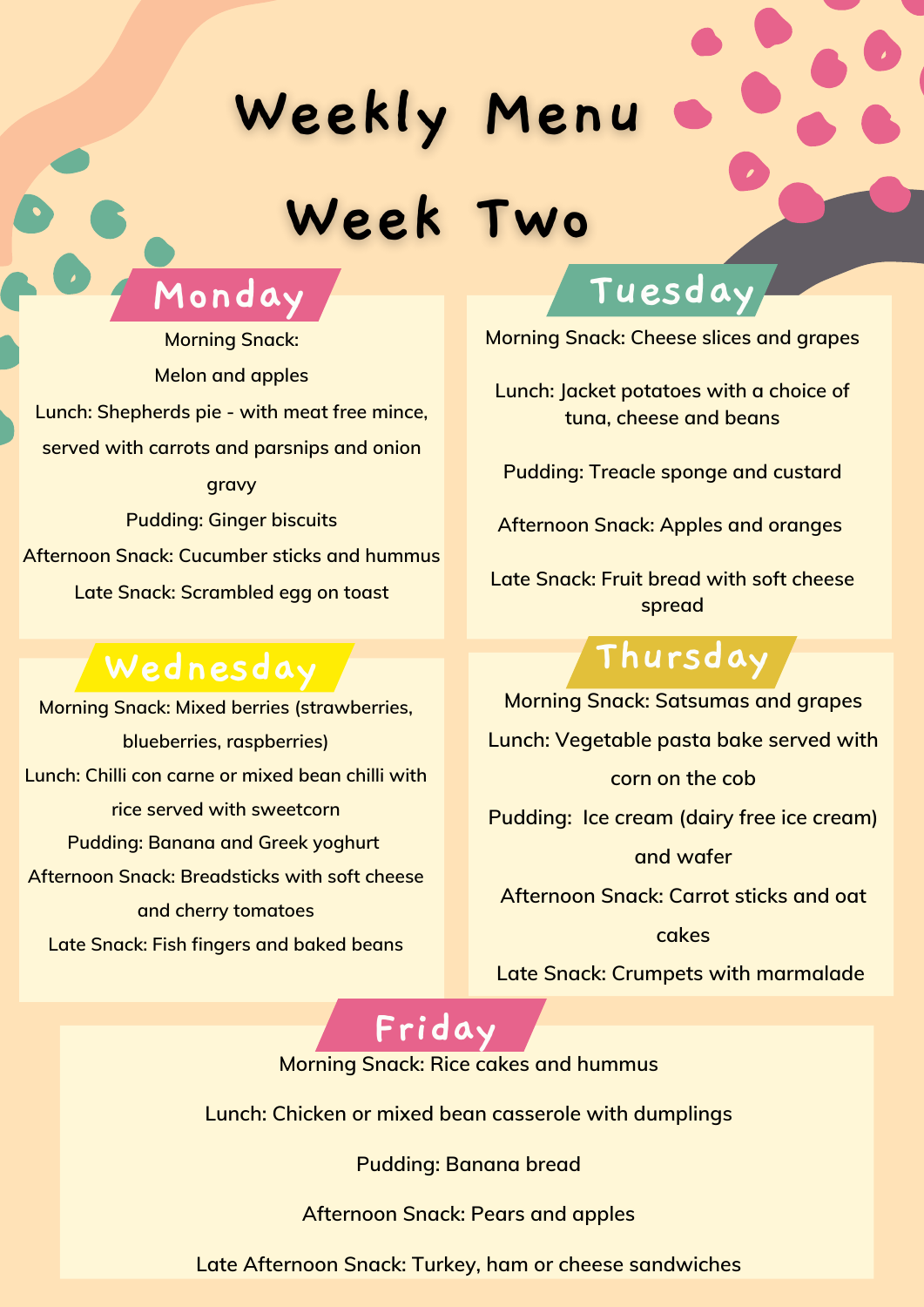### **Monday Tuesday**

### **Wednesday Thursday**

# Weekly Menu Week Three

**Morning Snack: Satsumas and Pears Lunch: Roast chicken or meat free pieces with roast potatoes, carrots, swede, parsnips and onion gravy. Pudding: Rice pudding and strawberry jam Afternoon Snack: Mango and grapes Late Snack: Tuna mayo sandwiches and cucumber sticks**



**Morning Snack: Cheese slices and cherry tomatoes Lunch: Sausage or mixed bean and vegetable casserole Pudding: Blueberry muffins or Vegan blueberry muffins Afternoon Snack: Apples and bananas Late Snack: Vegetable soup with wholemeal bread**

**Morning Snack: Bananas and grapes Lunch: Mince or vegetable cobbler served with new potatoes, peas and sweetcorn Pudding: Raisin flapjack Afternoon Snack: Mixed berries Late Snack: Tortilla wraps with hummus and pepper sticks**

**Lunch: Beef or vegetable lasagna served with garlic bread and salad**

**Pudding: Pineapple upside down cake or vegan sponge cake with custard**

**Afternoon Snack: Apples and bananas**

**Late Afternoon Snack: Fruit bread with soft cheese spread**

**Morning Snack:Melon and Grapes Lunch: Fish fingers, mashed potato and baked beans Pudding: Apple crumble and custard Afternoon Snack: Rice cakes and hummus Late Snack: Baked beans on toast**